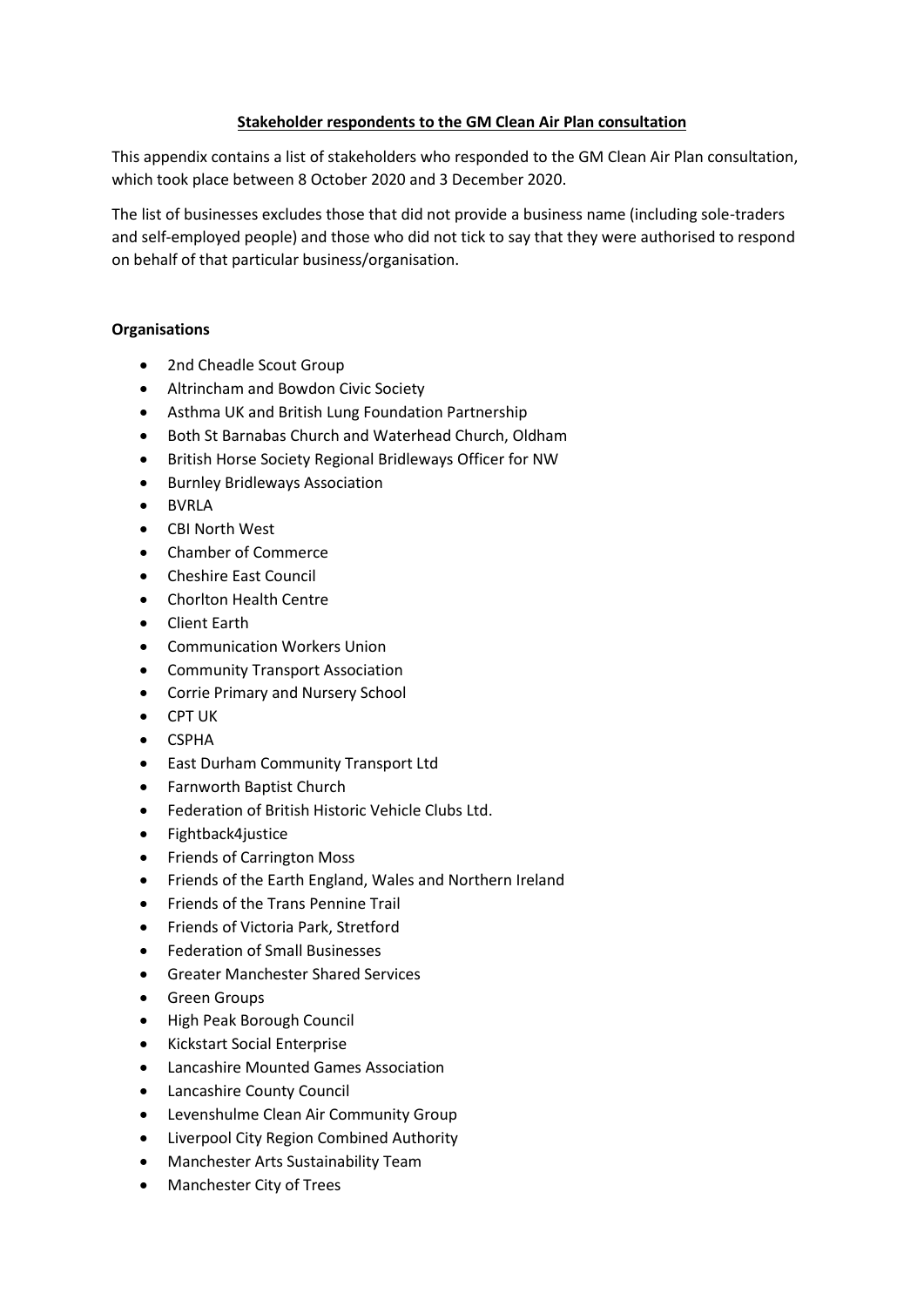- Manchester Friends of the Earth
- Manchester University NHS Trust
- MESS (Marple Energy Saving Strategy)
- Military Vehicle Trust
- Museum of Transport, Greater Manchester
- National Association of Road Transport Museums
- National Physical Laboratory
- National Private Hire and Taxi Association (NPHTA)
- NFU
- Northern Liaison Group (British Riding Clubs)
- Our Sale West Big Local
- p.h.d.a limited bury
- Pole Moor Riding Club
- Road Haulage Association
- Rochdale and Bury Bridleways Association
- St Helens Council
- Steady State Manchester
- Stockport Youth Council
- Tameside Owners & Drivers Association
- Taxi Trade Organisation / Committee / Representatives with over 100 members
- The British Horse Society
- The Builders Merchants' Federation Ltd (BMF)
- The Christie NHS Foundation Trust
- The Hackney Drivers Association Ltd
- The Northern Care Alliance NHS Group
- The Old Courts Wigan
- The River Manchester
- The University of Manchester
- Trans Pennine Trail Partnership
- Transport for Sick Children
- Unite the Union (Manchester Hackney Carriage)
- University of Manchester PGCE Secondary Programme
- Walk Ride Heatons
- Wesley Community Furniture
- Whalley Range Climate Action Group
- Withington Civic Society

# **Councillors and Elected Officials**

- John Mullen Barton
- Adele Warren **•** Breightmet
- 
- 
- 
- 

### **Name Area represented**

- 
- 
- Martin Hayes **•** Elton Ward Bury MBC
	- Charlotte Morris Elton, Bury
	- **Bob Allen Heaton & Lostock, Bolton**
	- John Taylor **Figure 10 Contract 10 Contract 10 Contract 10 Contract 10 Contract 10 Contract 10 Contract 10 Contract 10 Contract 10 Contract 10 Contract 10 Contract 10 Contract 10 Contract 10 Contract 10 Contract 10 Contrac**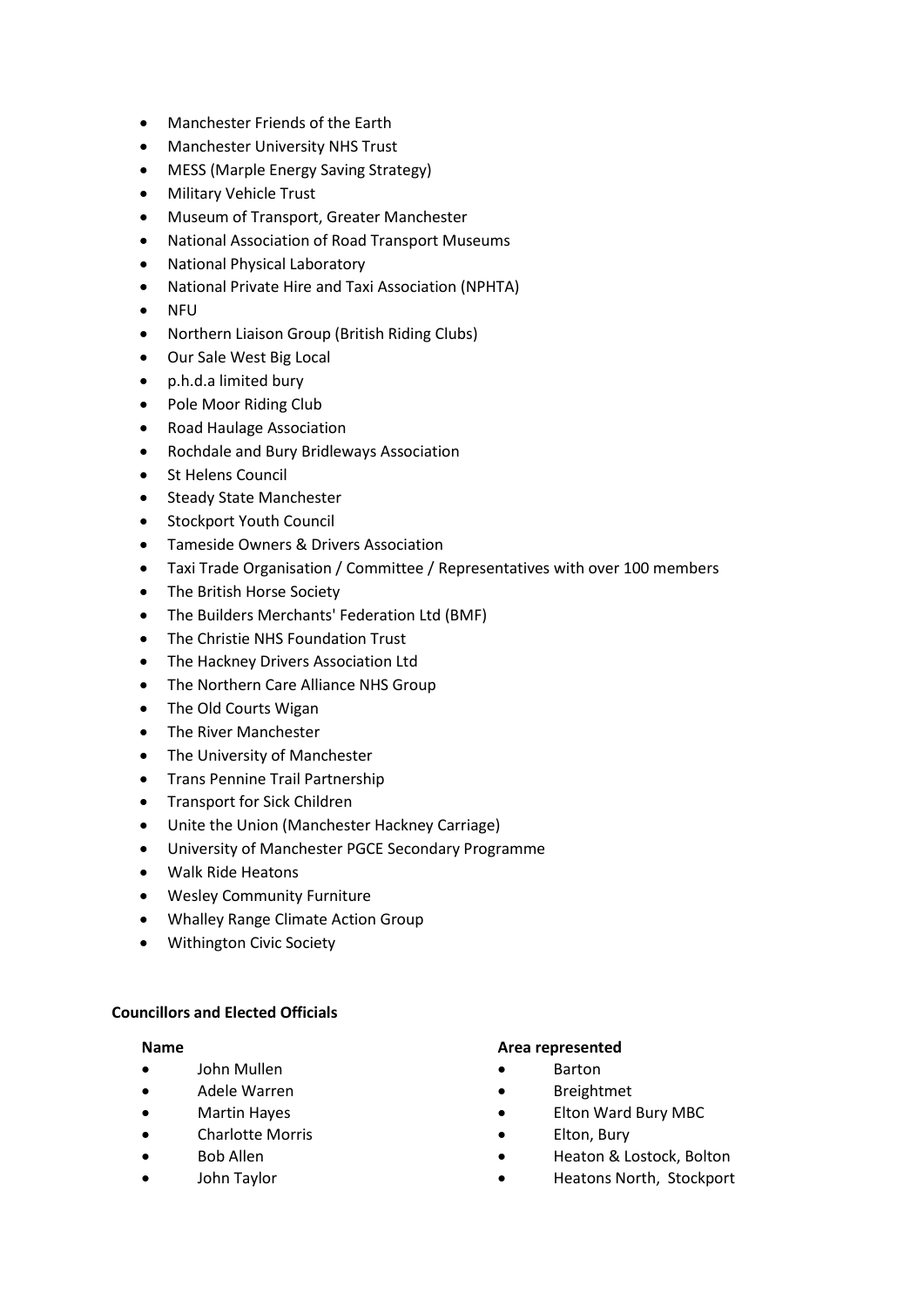- 
- 
- 
- 
- 
- Mandie Shilton Godwin Manchester
- 
- 
- 
- 
- 
- Councillor Flores Oldham
- 
- **Jon-Connor Lyons •** Piccadilly
- Haf Barlow (on behalf of the council) Poynton Council
- 
- 
- 
- 
- Name not provided **•** Stockport
- 
- 
- Brenda Warrington Tameside
- **Philip Fitzpatrick Tameside**
- 
- Rt. Hon. Esther McVey **•** Tatton
- Ben Hartley Trafford
- Mike Cordingley **•** Trafford
- 
- Joanne Marshall **•** Wigan
- 

### **Businesses and private hire operators**

- A W & D Hammond Ltd
- A&B Containers Ltd
- A&H Broster
- A.&.S WAKE LTD/TA AUTOSMART
- Acklams Coaches Limited
- ActionCOACH Bolton
- Adamson Construction
- Advanced security Systems UK Ltd
- AJC Gas & Plumbing
- Alpha Shipping and Forwarding services
- AMES Electrotechnical Ltd
- Andrew Limbert Transport Ltd
- Ands Electrics
- Angelica Flowers and Gardens
- Marie Brady  **Horwich North East**
- Arnie Saunders **•** Kersal Salford City Council
	- Dane Anderton **•** Leigh West
	- Peter N Roberts  **Containers Containers Containers Containers Containers Containers Containers Containers Containers Containers Containers Containers Containers Containe**
	- Janet Emsley **Figure 10 Contract Contract Contract Contract Contract Contract Contract Contract Contract Contract Contract Contract Contract Contract Contract Contract Contract Contract Contract Contract Contract Contract** 
		-
	- Charlie Stewart  **Charlie Stewart Manor, Stockport**
	- Stephen Homer  **The Mossley, Tameside**
	- Christopher Evans **•** North west union officer
	- A R Khayal Oldham
	- Chris Gloster Oldham
		-
	- Jim McMahon OBE MP **•** Oldham West and Royton
		-
		-
	- Kieran Heakin Rochdale Healey Ward
	- **Steve Hewitt •** Saddleworth west and lees
	- **Councillor Driver Stockport**
	- Matt Wynne **•** Stockport
		-
	- Stephen Adshead Stretford, Trafford
	- Jim Cammell Swinton South
		-
		-
	- Janet Cooper **band is a controlled to the Cooper Tameside-Longdendale** 
		-
		-
		-
- Councillor Watters Westhoughton South
	-
	- Robin Garrido Worsley Salford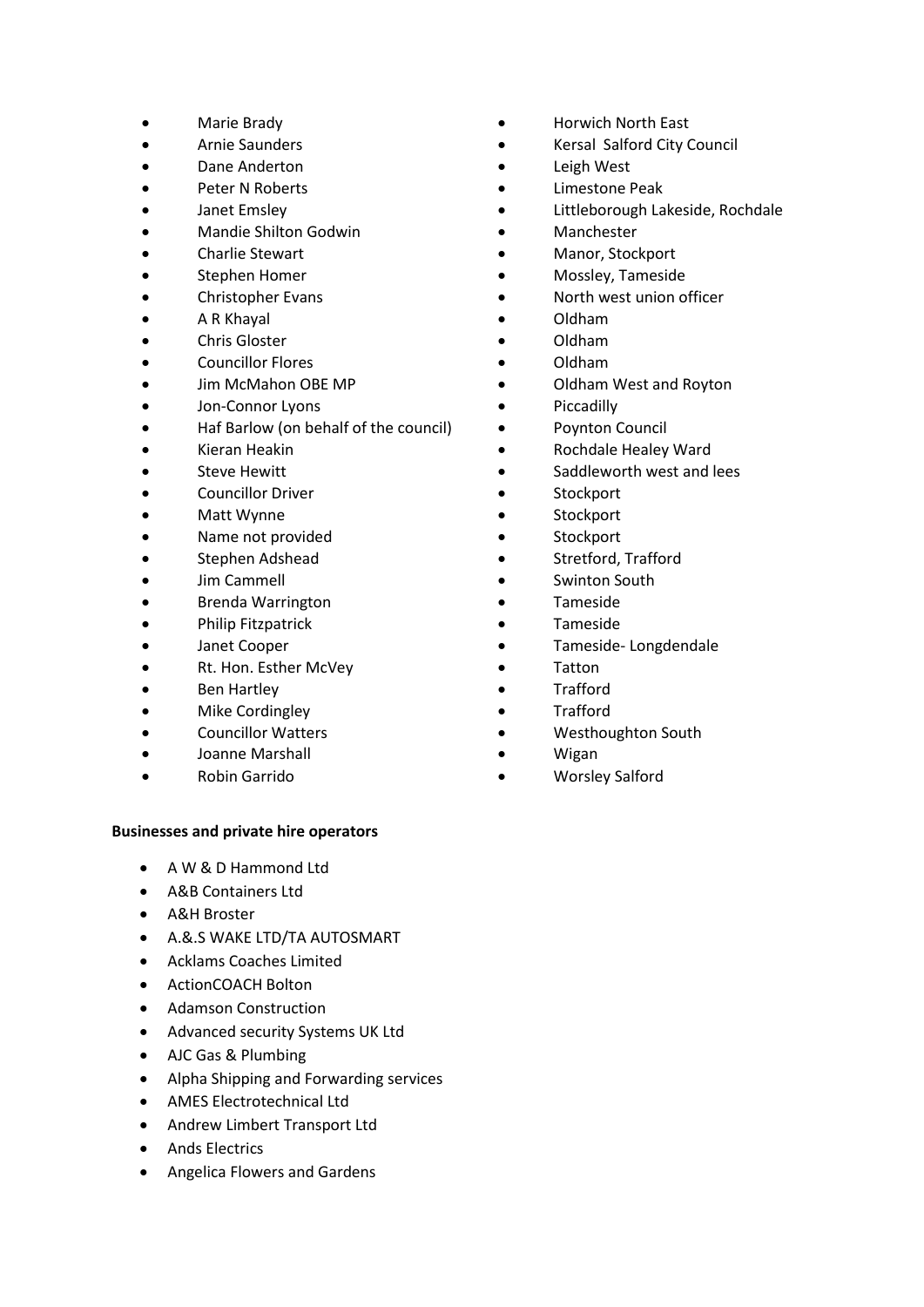- Arriva North West & Wales
- Artexpress (leigh) limited
- Ash executive car hire
- Auto rescue 1990 ltd
- Automated Security Design Ltd
- AutoScholar, Driving Education
- Bardsleys Garage & Recovery Ltd
- Bath-Tech
- Benidorm Direct
- Bennett distribution
- Bernard Dootson and sons decorator's
- Birchall Foodservcie
- Boutique By Colette
- BrakeTech
- Breeze Limited
- Bridge City Properties
- Building maintenance services
- Butterworth Electrics
- C&B Coal Co Ltd
- C&E Recovery Ltd
- Cads Transport Ltd
- Canal Cellars Ltd
- Capita / Network Rail
- Carvers Coaches
- CEMEX
- Cheshire Land & Property Ltd
- Chris Hadley Consulting
- Churchward (Altrincham) Limited
- Constructon
- core
- CR Plumbing
- Cresta containers LTD
- Crystal vehicle rental services
- Curransupergleam
- D Lawlor crane hire ltd
- D.J. Decorating
- Daineswell Ltd
- Daintith transport ltd
- Damrick's White Bunny LTD
- David Bratt & Sons (Haulage)Ltd
- David T Sullivan Haulage
- DCS Electrical
- Dhrgasandplumbing ltd
- Dixon skips Bolton
- Dms executive hire
- Double Time Distribution Ltd.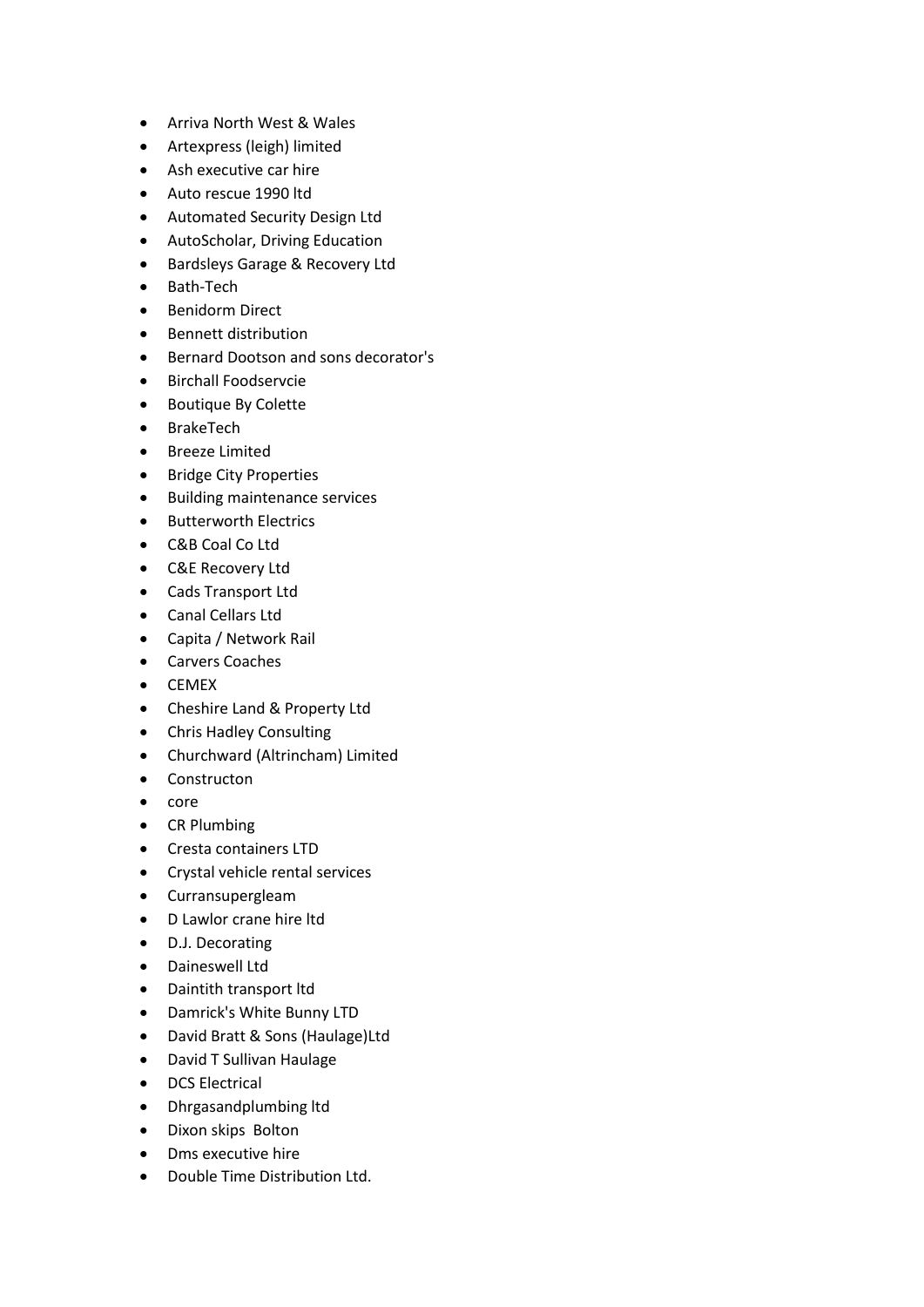- Ec electrical
- Eddie Stobart Logistics Ltd
- Electrical contractor
- Enterprise Holdings
- Eridge Transport
- Event Trucking Services Ltd
- Ewhurst Commercial Ltd
- Express It (UK) Ltd
- Falcieri Designs
- Fathom INformation Technology Ltd
- Featherstone Building Services
- For The Love Of Paws
- Frank O'gara and Sons
- Frederic Robinson Ltd
- Furness Cars & Commercials Ltd
- G C Birchall Ltd
- Gd Mechanical Services Limited
- Geotron UK Ltd
- Gilbey Electrical Wholesalers
- GM Recovery
- Go Leasing Ltd
- Go North West Limited
- Goyt Properties Ltd.
- Greystone Financial Services Ltd
- Grundy Paving
- H.G. Stephenson Ltd
- Hattrick
- High Peak Buses
- Highnam assist
- Holmeswood Coaches Ltd
- Holt Energy Ltd
- Home Instead Senior Care (bury)
- Howorth Wrightson Limited
- Hoyle & Dean Ltd
- Hugehug.net
- Ian Newton Transport
- Innerform Limited
- insight images
- i-VAN Couriers
- J Eckersley Removals & Haulage
- Jacques Transport
- JC-K9 security services
- jd mechanical services
- John Comaish Advertising Services Ltd
- John Macadam and Son
- Jonathan Keenan Photography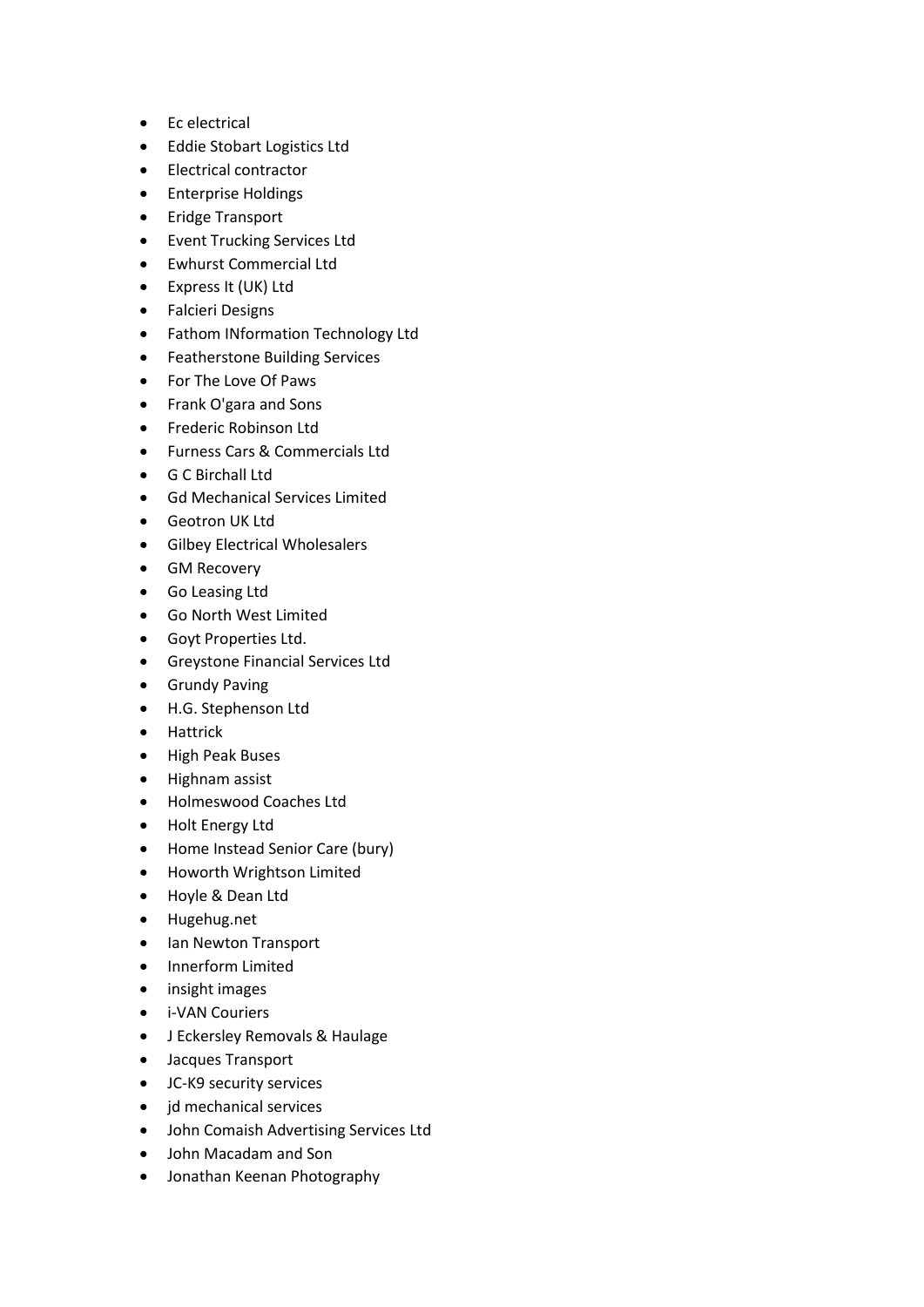- K. Davidson Painter and Decorator
- Kard Kabin
- Kennedys Turf LTD
- Kenny Waste Management
- King Street Autos
- Kinishi Ltd
- Lahar Consultants Limited
- Law Distribution Ltd
- Lets Travel
- London EV Company
- lotus racing
- Lowton social club
- Luteaim Ltd TA County Car and Van Rental
- Lynton Refrigeration Ltd
- M Garside transport
- M&I Materials Ltd
- M66 Car Sales Ltd T/A Vanstop Bolton
- MAC Automotive Group
- Magpies Nest Ltd
- Manchester Airports Group
- Manchester Bike Hire
- Manchester Video Limited
- Marchington Stone Limited
- Matthews Transport ( Manchester ) Ltd
- Maurice Craft
- MediaCom North Group
- Megabus (Stagecoach)
- Minuteman Press Stockport
- Monaghan property services ltd
- More Power Electrical Installation Ltd
- Motor Move (UK) Ltd
- Mr Handy Hands
- MSR Corporate Limited
- Muck and Magic Nearly Organic Gardening
- Museum of Transport, Greater Manchester
- Music Magpie
- Muttley Crew Dogs
- Myliko International Wines Ltd
- N.I Auto Services
- Neil Harrison (Courier)
- New Century Construction
- Newards Ltd
- NG Transport ltd
- Noise Orchestra
- Oak building services
- OneBus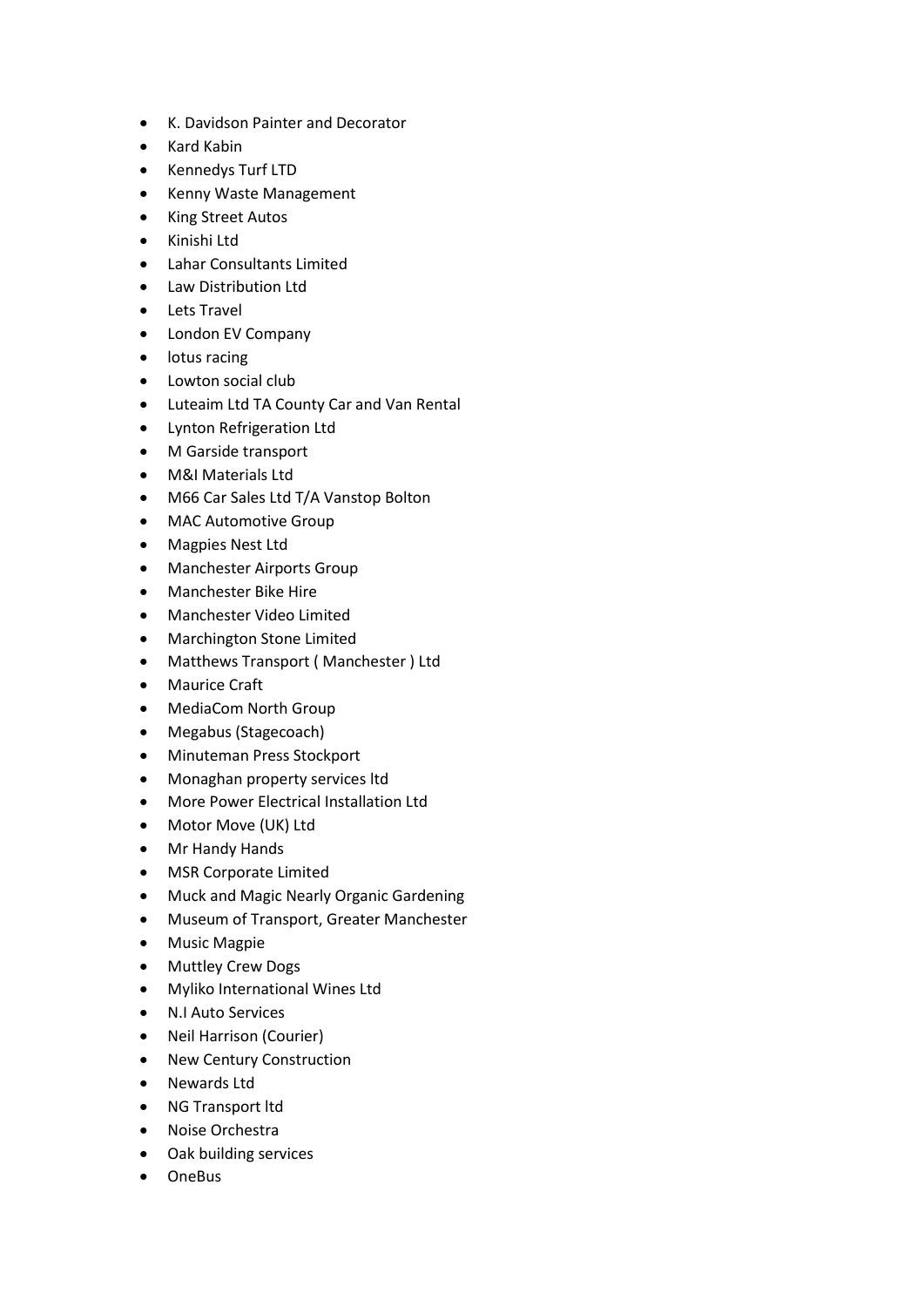- Optimise carbon cleaning
- Oxy-Plants
- P F Jones
- Pad Foot and Paws
- Parcel Partner Ltd
- Pass Driving School
- PDL Scaffolding Limited
- Petpals Stockport
- Phil Korbel
- Pine & Oak Emporium
- Polyflor Ltd
- Pony Pick-ups and lnjplastering
- Post Office
- PressBoost Limited
- Primrose garden care
- Prince 24hr recovery
- Professional Medical Ambulance Services Limited
- prokill pest control
- Pyramid installation Services
- RAC Motoring Services
- Reid Design Associates
- Renovations
- Rivelin Travel Ltd
- RNC Security Ltd
- Road haulage
- Robinsons Recovery Ltd
- Roton Compressor Services Ltd
- Rowland Harrison Ltd
- Roy Braidwood & Sons Transport Ltd
- Roy McCarthy Coaches
- Royal Mail
- S. Cadney
- S7S Marquees Ltd
- Safe gas services
- Sam Roberts
- Sebden Steel Service Centres Ltd
- Sharon Jane Interiors
- Shaun Lavelle Electrical
- Simon Fink Kitchens
- Simpson Vehicle Recovery Services
- SJM Plumbing
- Sm Smith associates Ltd
- Smiths Of Marple
- SMN tree and landscape management
- Sounds Travel Ltd
- Special Branch Tree Surgeons Ltd